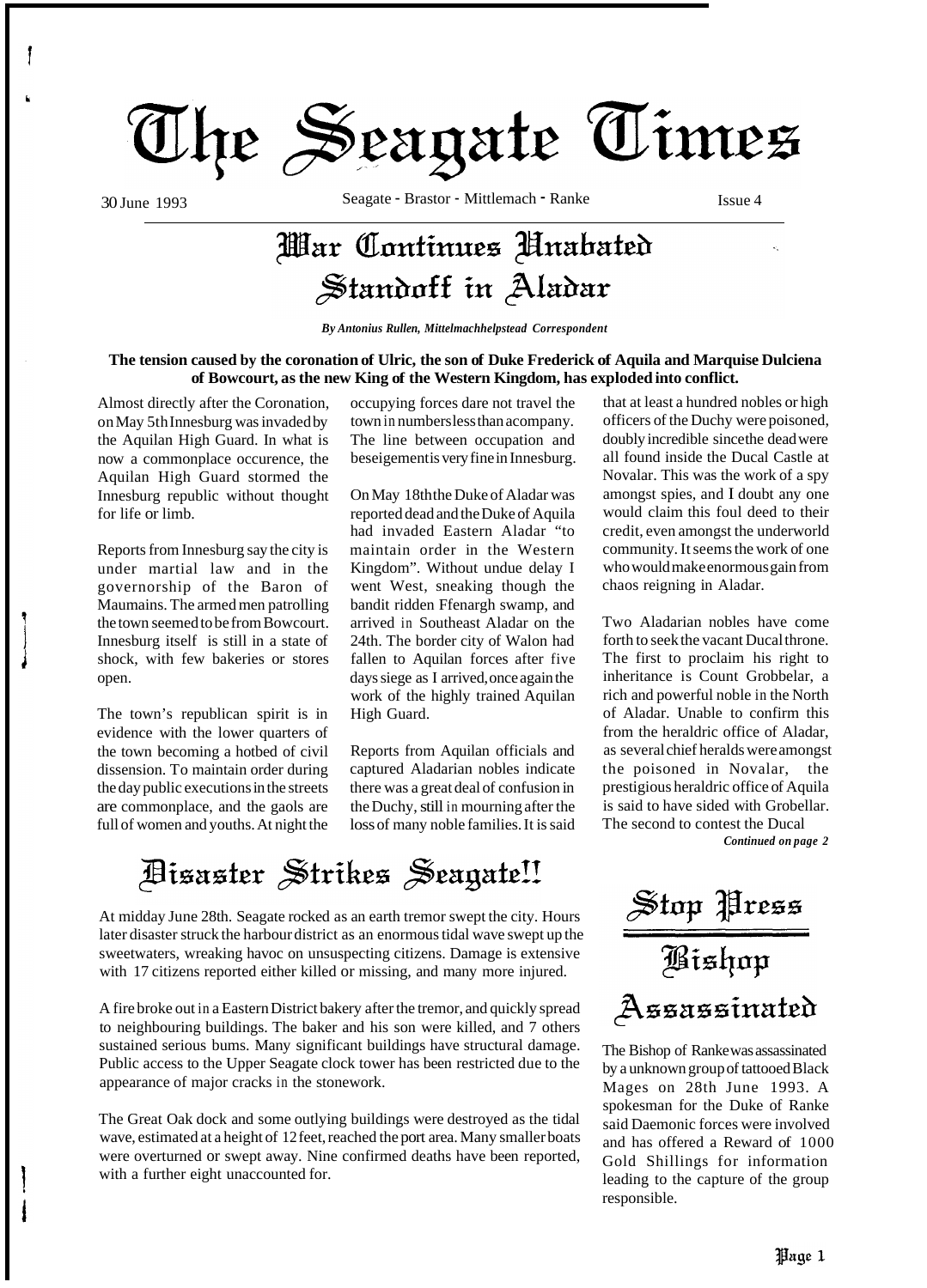#### *Continued from page one*

inheritance was Count Baltmund of Zumalar-Baltheim in the far Southwest of the country. Word was received at Walontaun of this on the 29th of May. Although little is known in the East of Aladar about this younger, less well-connected Count, he has rapidly gained popular favour, as it seems Count Grobellar has allied to Duke Frederick and Aquila, and if he were the next Duke of Aladar, he would certainly sign an accord to make his demense the third Duchy of the new Western Kingdom. The chief heraldric office at Mittelmach is sure to labour a long time over its decision, perhaps as long as the war lasts.

Meanwhile Count Baltmund had not been idle. As I travelled North towards Novalar, following the great wake of the 50,000 soldiers of the combined Armies of Aquila and Bowcourt, I heard that Brandenburg and Eltrandor have sided with Count Baltmund, and that both are sending troops to attack Grobbelar and defend Baltmund. The only other original Count, Count Wessmund of Barretskine, has also sided with Baltmund, and is presently defending the Valten Pass between Aladar and Brandenburg with all his forces. Count Bolariich, the only living son of the previous Count of Bolar in the Northeast of the country, is fighting a violent running war with Bowcourtian forces deployed there.

Walontaun was the last easy victory for Western Kingdom forces. The Aquilan High Guard have been unable to crack the last few staunch defenders of the Ducal castle at Novalar, although the rest of the city is under Aquilan control. Lord Marshal Moore of Bowcourt continues to chase Count Bolariich in Northeast Aladar, and the Aquilan advance was stalled at the Battle of Valten Pass, where it is said a great force of Elves carried the day for Count Wessmund against the Magraf of Ostow and his Western Kingdom forces. A rough line can now be drawndown the Drosky ranges to show the land Duke Frederick maintains he now holds "in regency" for the as yet undecided new Duke of Aladar.

# Aladarian Assassination Still A Mystery.

Events of several weeks ago in the capital of Aladar cumulated in the horrifying assassination of several hundred members of the nobility and officery of the Duchy of Aladar. Reports from Novalar, the capital, are few, but what has been learnt is that the Duke, his two brothers the Count of Walon and the Vicount of Droskyan, the Count of Bolar, the Vicount of Ferezilan, and at least forty other Barons and Lord Marshals died. The Chancellor of the Exchequer is also reported dead, along with several Chancery and Heraldry officials, as well as Archbishop Gozillar, three Bishops and Cardinal Fang of the Holy Retribution.

Sources say almost the entire guest list of the Duke's mid-Summer feast succumbed to the poisoning. The assassin has been touted in Sanctuary as the "new God of assassins", but it seems more likely that a group of confederates were involved. It is believed the poison was manufactured naturally, because of the Duke's known resistance to magic.

It is assumed that the poison was a "two part" poison making it nearly impossible to detect. A source close to the Duke's kitchens said "they must have been waiting until the Duke's food taster retired", which indeed did happen a few months ago, after over five years service, something of a record in Duke Novar's reign.

After the feast, many of the nobles fell ill, and in a short time died. Physicians were unable to do anything, in many cases because the nobles did not wish to die in bed due to their beliefs and preferred, to fight amongst each other so as to join the "Warrior King Alaric", who is commonly worshipped in Aladar. It is assumed the poison was added to one of the Duke's favourite foods of fruit, roast ox, chilled flatfish blintze or peach brandy. Such foods are served annually at the mid-Summer feast.

The Kingdom of Elfheim has been subdued in its response to the war, although it is said that the Elvish mercenaries which Count Baltmund has added to his army are in the pay of certain rebellious factions in the Elvish nobility, and are sent to destabilise the middle Duchies. However sources say other Elves are horrified at the prospect of War so close to their borders, and are attempting to find peace at all costs. The diplomatic efforts of Count Kree of Barovia are, it seems, at the cutting edge of the peace faction of the Elvish court, as Barovia has signed public nonaggression treaties with both Aquila and Aladar, and the Count is rumoured to have had visits with every head of state in the middle Duchies.

In the far North of Aquila, reports are coming in of a massive waveofraiders from Drakenberg, a small and backwards Duchy to the North of Aladar. Although hard to believe, many of the stones from the areas attacked by these horsemen include references to large scale monster attacks on towns. Both Aquila and Bowcourt have declared war upon Drakenberg, and have portalled North forces of troops to capture the city of Drakenberg at the confluence of the Felicemouth and Apiseda rivers. Further information of that area, at this time is not available.

I

Almost all of the Middle Duchies are in a state of war, and banditry and pestilence are rife. Travel in this area is dangerous with the Drakenberg areaconsidered extremely dangerous, even moreso than the civil and almost genteel war in Aladar.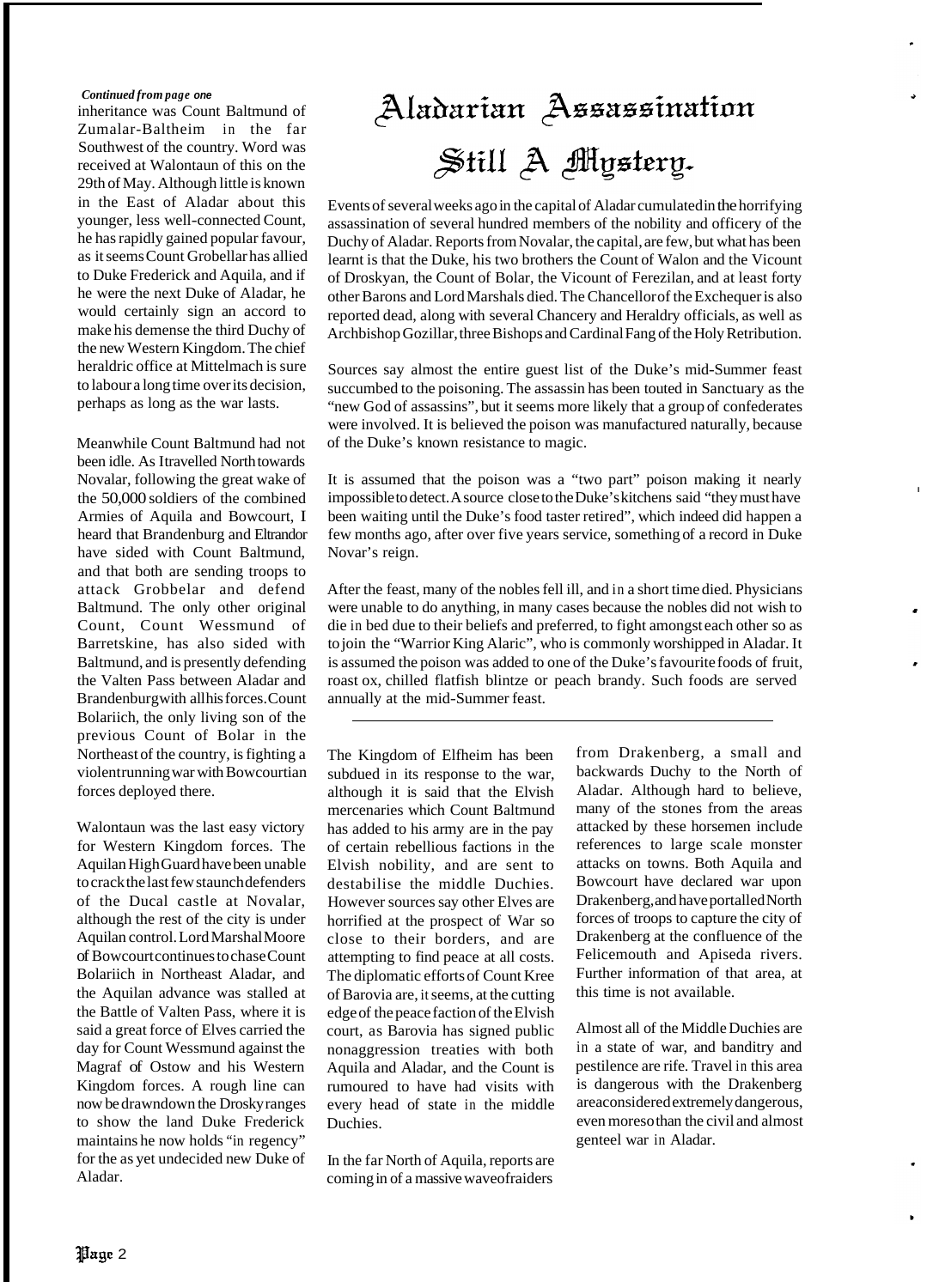### The Silken Meh

Cheers! That old soak BOZO has crawled outof the whisky bottle again, and is going around telling everybody about his adventures to the moon. Not only that, but the Pickled One claims he went there to rescue two of the least loved Guild Members in the history of the universe!

Pathetic really, but when one's been crossed in love by the likes of Starflower, what can you expect?

Shock, Horror. Axis Dragonmange caught exporting a cargo of Dragonskin booties to Destiny!! And he said he looovved them little scaly babies.

Any enraged dragons should be fowarded to his address.

Questions of the month!

Could Spandex possibly be as stupid as he sounds?

Will Sin Fein and Dillinger ever find true happiness?

Why isn't there a cure for Mortimer Graves?

And How does Kree(p) keep his hair so shiny?

(Answers to this column)

By the way Engelton, forget it about Lysander - that virginity thing? - She was kidding!

## Missing Mistletoe

We have recieved a complaint from a Seagate herbalist, who wishes to remain annonymous, regarding the theft of large amounts of mistleote from his private gardens. The Guild would like to advise all Earth Mages that mistletoe is available at the Guild for a nominal fee, and that the aquisition of mistletoe from other sources is frowned upon.

Ever wondered why Sabrina and Blitzkreig always walk around in full plate armour? Well do the words 'weedy little weasels in large impressive tin cans' help?

If anybody is leading a shallow and pointless existance, they could waste some time watching a bunch of witches burn Brother Rowan at the stake next Saturday. It'll smell, and be really smoky, but some things really are worth while!

Well thats it for now folks. Remember, never sleep with a man who doesn't breathe.

Deer silkn

I am riting too yo wiv a smole problm I hav. I am a ORC, wich is not a problm, and uz a grate ax. How evr I all *soo* wanna uz a Roon Scheeld witch need a nutha hand. Wot shood I doo?

yuorz bla bla URAAGH.

*P.S. Orc, Amber can help you with your little problem.* 



A special War Levy has been announced by the Duke of Carzarla. All Guilds are being required to raise this Special Levy.

The Adventurers Guild of Seagate, has raised its Guild Taxes to 10% on all members earnings, indefinitely, to cover this sudden expense.

The following Seagate Guilds, have been exempted from the Levy. Masons, Undertakers and Millers.

# **Auke Gifts** Bridge.

A proclamation from the Under Assistant to the Transport Office of Seagate announced that the Duke of Seagate has gifted to his citizens "Croxley Bridge", the first ever Seagate bridge to span the Sweetwater river. The Masons Guild of Seagate, with assistance from the Masons Guild of Bolton, have completed plans for the bridge. The crossing has become necessary as a result of the increased number of citizens choosing to settle in our prosperous city, on the beautiful South Bank of Seagate. The proposed bridge will touch the Northern shore at Harlots Lane, and cross to Bracken Road on the Southern shore.

Three dozen Masons arrived in Seagate from Bolton last week, to assist the Masons of Seagate in the mammoth taskofconstruction, which is due to commence on the 3rd July 1993. The plans for Croxley Bridge are available for viewing at the Seagate Masons Guild. All enquiries should be directed towards Bernard Croxley, Head of Bridge Construction.

No expense has been spared in the design of Croxley Bridge. The structure consists entirely of stone, and will be five cart widths wide. The use of the bridgewillbe freetocitizens, however there will be a token fee of one copper farthing for carts only.

The construction of this magnificent bridge is estimated to take nine months, being completed in early April 1994. In the meantime, some minor inconvenience may be caused around the respective shores. The Ferry services may be interrupted intermittently in order to assist the Masons in the transport of workers and materials, so Ferry crossing times should bechecked. All watertransport in the area is to be kept minimal to avoid interference with the Masons. As a result, the Dung Barge is restricted to sailing only once per day.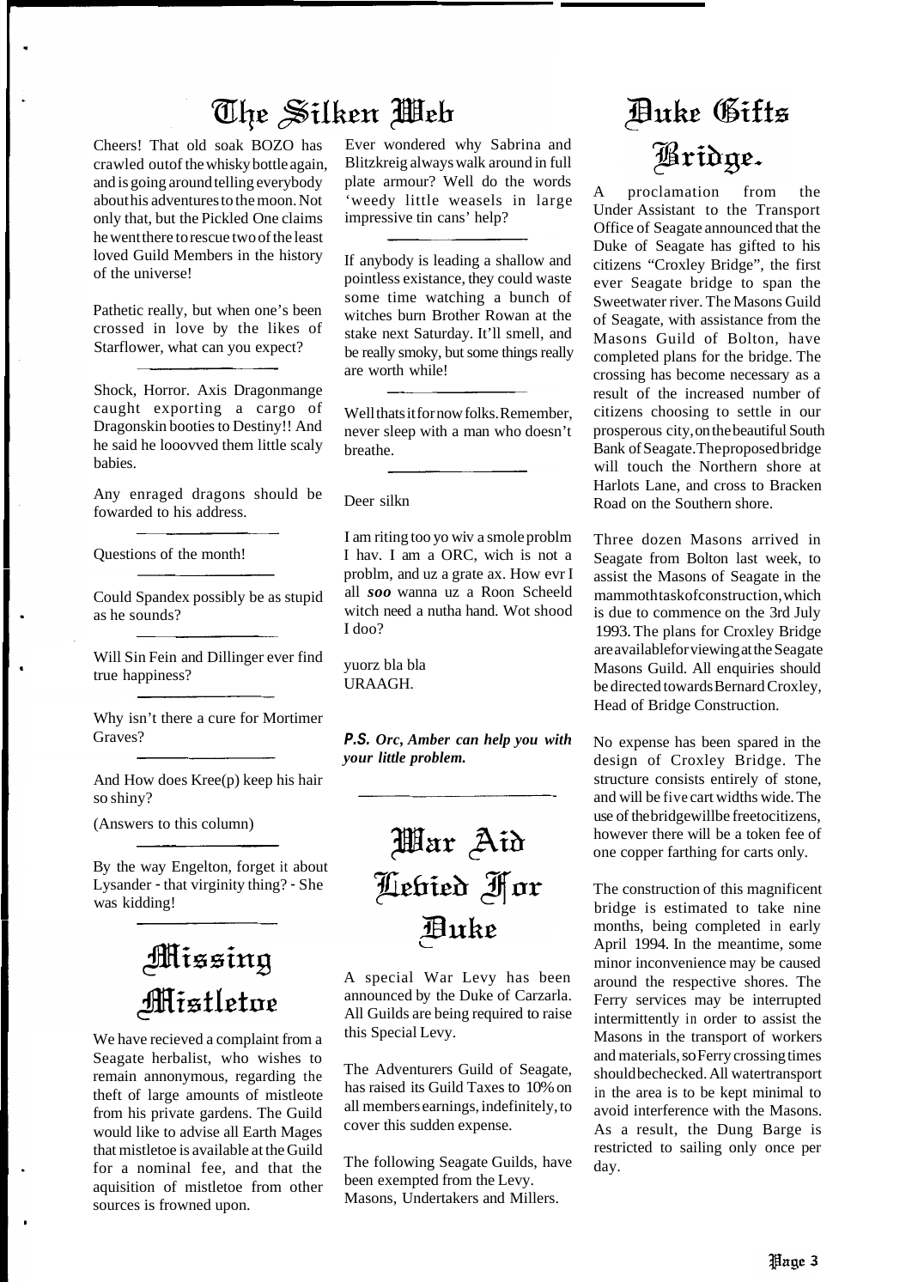### Letters fa the *Koitor*

#### Sir

I wys to lodge a complaint against yare guildhoose for the rowedy behavire we have avery three moons. These rampages keep us all awakes and lost tyme yee turned are cows milk. If thas curent state of bussinoss cotinues I shall be forged to take mye claim to the duk. Also thee matter of flying in terrorizes uss and I want you to stop.

#### H. Plowman

#### Sir

I am growing tired of you scruffy lot turning up on my doorstep every few weeks and it is growing rather tiresome. I just don't have the time for roving packs of children and my intended would prefer it if you did not come annoying her either. Of course she is a lot more ill tempered than I and may just eat you which is a kindness I won't perform. I recomemend the flamboyant Ferret as areputable Inn if you must be in the area.

Marcus Carredon of Halkor Forest.

#### Sir

Get rid of the Adventurers Guild! The Dead walking the streets, sudden and strange storms blowing in from the south, Adventuers Guild members running the prices up. Its all not good. I say some one else should get rid of them.

Michael Mason.

#### Sir

.

Is it true 'as some good City folk are saying' that you are a Fire Mage? If so you should leave the City at once not *to* return.

#### *Name and address supplied.*

#### Sir

I am an older member of the Seagate City Guard. I have recently moved to my new town house in the upperclass area of Seagate. In this area, like other areas, I have found the Adventurers Guild members to be very well behaved. In fact, I like most

of that Guild's members that I have been aquainted with over the years. like the Adventures Guild.

Jo Bielke-Petersen. (Seagate City Guard)

#### Sir

I am shocked and dismayed at the actions of your Adventurers Guild members. My daughter, Judy, was happy at her work as a flower girl in Seagate, and I believed she would have one day made a fine wife and tradeswoman in one of the town guilds. However since she was given several dozen silver pennies (a knightly sum to a young and impressionable eleven year-old) for her services shouting the names of some adventurers to the heavens, simply because they killed some monster or another down at the docks, she has changed. She no longer wants to work, and has become aquainted with some ill-mannered young acolytes and mercenaries. Now she says she wants to become a necromancer! You have ruined my beautiful daughter, and I wish it known that I for one, would prefer you to leave Seagate and go to some other more worthy town ... Sanctuary, for instance.

#### *Name and address withheld*

#### Sir

As a concerned citizen, I consider it my duty to make you aware of foulest of crimes committed within the limits of our fair city, Seagate. Myself, and mine own lovely wife Lucile were out for a short promenade before the midday meal. In our travels along the bank of the Sweetwater, we were confronted with the most terrifying of sights. Floating down the river, in broad daylight, was a partially decomposed corpse, and behind that, another. If that wasn't enough, the bloated bodies were thrashing about, with an unnatural life of thier own. My dearest wife is somewhat frail of heart, and fell ill at the very sight. We journeyed quickly from the site, the

sounds of screaming echoed from behind us. Who knows what unspeakable acts these ungodly creatures perpetrated. Never, in all the good years I have spent in Seagate, have I seen such a thing. Are the streets of Seagate never to be safe?

#### Michael Psemondes (Banker)

#### Sir

I am a long term member of The Seagate Undertakers Guild and have noticed that you are running adverts regarding dead bodies, for a Sith a member of The Adventures Guild of Seagate. Althought I don't want any trouble with the Adventures Guild, I would like to point out that Sith is carrying out unlicensed Undertaking activeties. If he wishes to continue this behaviour, he should become a member of our Guild which would permit him to legally be able to deal with the dead, within Seagate.

#### Yours faithfully

A fellow Undertakers Guild Member.

#### **Sir**

The Adventurers Guild of Seagate is a rich, and powerful organisation operating in the Seagate district. The Guild performs many services which are unique in nature. However the city of Seagate does not benefit from any of these services, which are available solely for Guild Members. The Guild returns a minimal amount in taxes, leaving the increasing burden of city upkeep to the less fortunate. Many of the Guild Members are extremely wealthy. Their extravagant spending frenzies frequently cause social havoc, forcing a high rate of inflation and destroying the fragile Seagate economy. The Guild Members should individually take active responsibility for the welfare of the city. In addition, a higher rate of tax must be imposed on the Guild to ensure a fair and just city.

Yours faithfully, Alfredo D'estargo.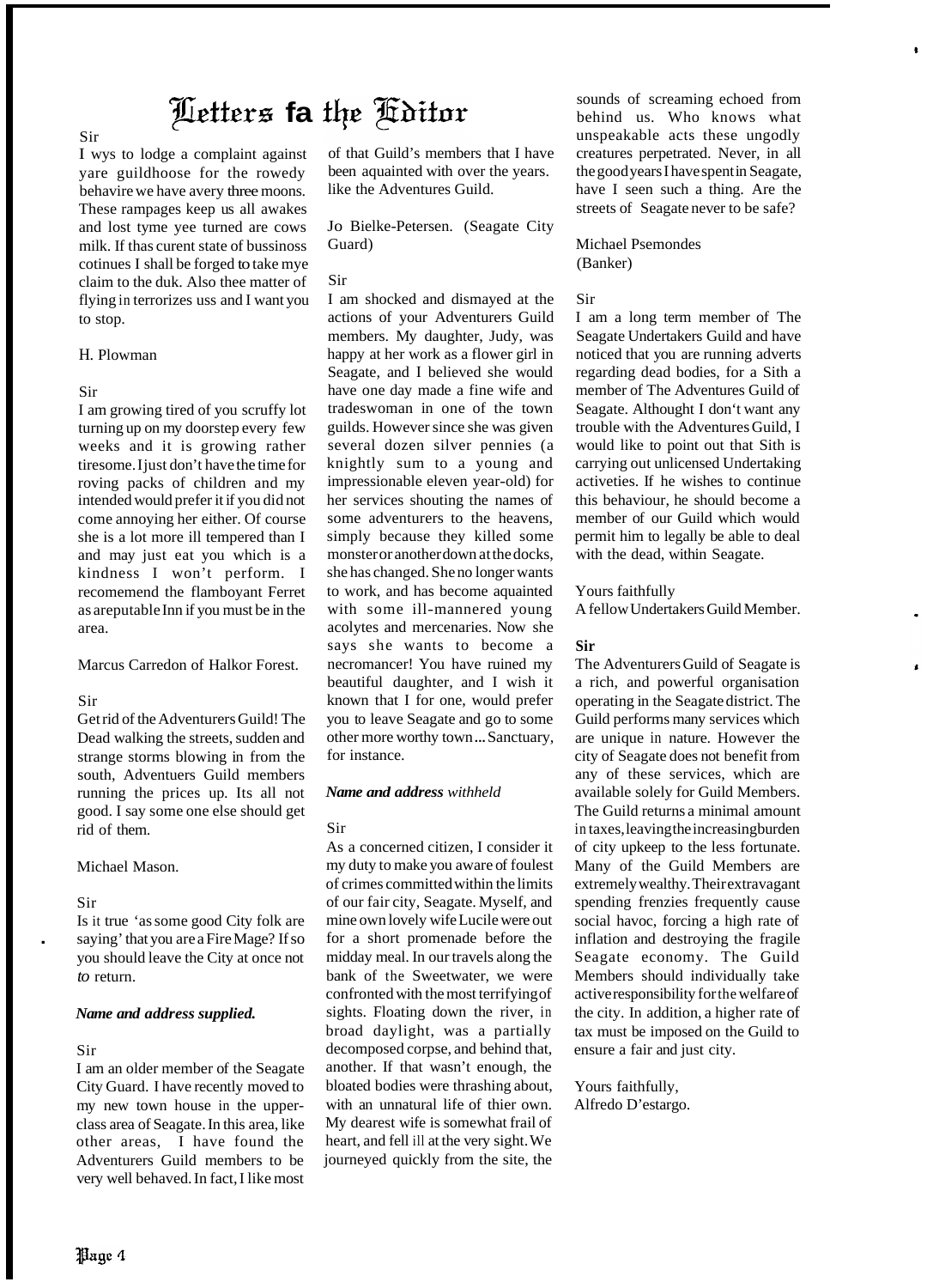### K.K.K in Brastor Holdings (?)

*By Logan Bury.* 

What follows is an account of activities occuring in June 1993.

It seemed a good idea at the time. Kel can be a very convincing Earth Mage when she wants to be. She was going to Brastor Holdings to help rid the area of a bunch of pesky goblins who were pillaging homesteads and killing the innocent occupants. Kel described aprevious encounter with the goblins, which was why she was acting personally as party employer in an attempt to relocate the goblins to less populated areas. Kel also explain the lack of danger... after all they were just ordinary goblins. Famous last words. She seemed quite honest about it at the time. So did Blackthorn, Krynn, Saydar and Murthac. In fact everyone seemed pretty honest about it! Gosh, perhaps they really didn't know the truth...

So off we flew, taking along a few trusty homing pigeons to reports on our progress to Engelton. I gave the pigeons to Saydar to look after, who said something about the pigeons keeping his bag of rats company ... 1 can't remember. But it is nice to see someone else with a concern for small animals. A good guy. Drinks a lot... but not bad for an Orc. Still, buy him a beer and he'll generally keep out of trouble. Can't say the locals were too keen on Saydar though - they kept asking where to get one, and how well trained he was.

I think we must have been given diseased pigeons though, since they didn't fly very well when Sadarpulled them out of the bag. I'm sure Saydar had been looking after them over the previous two days, so it can't have been that. It didn't help matters when Saydar tied a "larger than pigeon" sized piece of parchment to the pigeons foot.

It doesn't matter how, but we ended up with a captured (cooperative) goblin, quietly discussing ways to capture the rest of them.

It was about this stage when Krynn decided to open his box, but not after deliberately pointing it directly

towards Kel. A dangerous side-effect of opening the box promptly reduced Kel to a messy heap right where she formerly stood. Yes, Krynnjust killed the party employer and leader. But that's not so bad. Kel was pacted. Her demon friend turned up, crushed Krynn, took the goblin and left rather generously resurrecting both party members on the way. Kel then tried to kill Kyrnn herself. But a quick sap to the head handled that. She awoke, promptly turned Krynn into a mouse, and then tried to kill the mouse. After being sapped again, tied up, and finally apologising. we untied her. The mouse was placed safely into a pack out of Kel's way. I was truely amazed.

To cut a long story short, more bad fortune found us off plane with no quick way of returning. But that's not so bad. We were busy making our way home, when a few days later a "rescue" party arrives. And that IS bad. Moments after arriving, Killroy decided to drag the currently comatose body of Kel (caused by an act of god, I must add) through a rune wall. And yes, she died again. And yes, the demon turned up. And he was PISSED. The first thing Killroy did was open up a door to a sleepy and unsuspecting "rescue" party member and promptly departing - all without warning. It didn't help the demon's mood that this person was lightaligned.

The last thing I remember before awaking back at the guild was a wall, becoming very close, very quickly. Just after finding out that Kel was actually collecting goblins to sacrifice to the bloody demon. This time I was pissed.

Rest in hell, Kel.

#### **Final Score Board:**

| Krynn                              |          |  |  |
|------------------------------------|----------|--|--|
| Killroy                            |          |  |  |
| Kel's Demon                        | 4        |  |  |
| Goblins (the bad guys)             | $\Omega$ |  |  |
| Note: The rescue party was only    |          |  |  |
| responsible for 4 of these deaths. |          |  |  |

### Aafoful Bampires in **Fltrandor**

The Necromancer Karrinski has decreed that he will help the defence of the West in his own way and he is conferring with some of his 'friends' to aid our cause. Official orders have been given which deem all Vampire hunting in Eltrandor to be unlawful. Anybody who is found engaging in such action shall be executed.

Any Guild parties entering the realm of Eltrandor are to report to the Resident local commander in order to secure passes (if warrented). Any parties found in the realm without passes will be treated as spies and summarily put to death. All known magus in Eltrandor have been approached by the internal security forces of Eltrandor for their help. Most have agreed to aid the realm and have been assigned to various units and given special Ducal dispensation to practice their magic.

A list of newly deceased Magus and Troops is availableat the Eltrandorian hall of records.

Anyone interested in purchasing the properties made vacant by such deaths should apply to the Eltrandorian Ambassador in Seagate.

The Guild advises adventurers travelling through Eltrandor to take particular care this season.

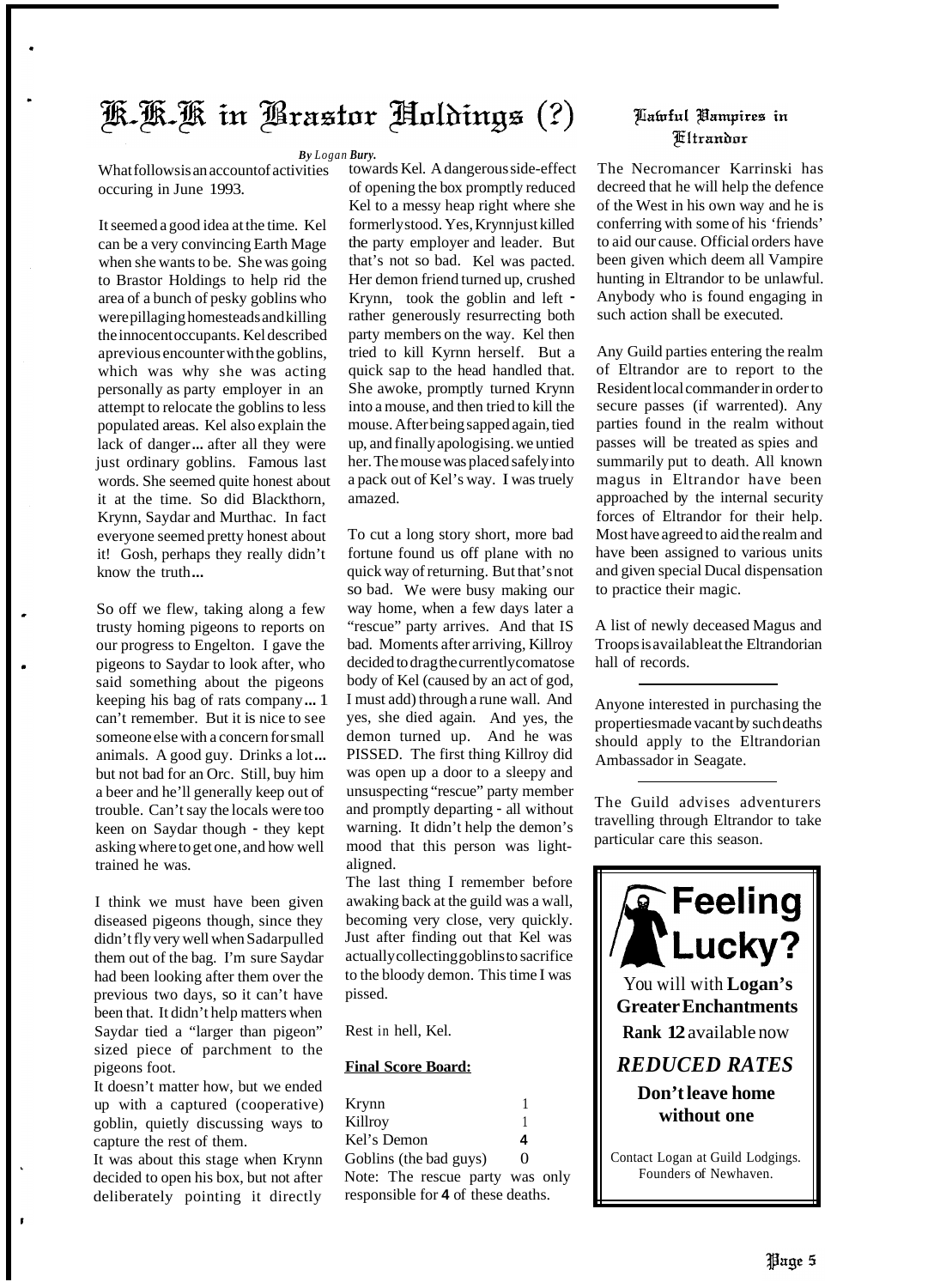# Tinkers *Festibal in* Noba Bom

Tinkers from throughout the Baronies meet recently to celebrate the Summer Solstice just out side Nova Dom. A local farmer said "I didna kno' there twas so many Tinkers in all d'realms.' No incidents were reported. Local merchants said that business was good that week, despite the influx of Tinkers into the region.

## **Family Killed** in House Blaze

A tragic fire swept through a East Seagate home today killing the two adults and four children who were sleeping at the time. The blaze is believed to have started in the kitchen andspreadrapidly engulfing the house in a matter of minutes. The night watch was rapidly on the scene, organising a bucket brigade to try and stop the inferno. While they were unable to save the family inside they were able to stop the flames spreading, with neighbouring houses suffering only minor damage.

*The Seagate Times extend their condolences to the bereaved family and would like to offer enchanted items to Extinguish Fires for 750 silver pennies in the hope of preventing future tragedies.* 

# Publica Bars in Seagate

*by Garabaldi arid Kharga* 

Ciao! I am your guide, Garabaldi de Genoa, and this ees our (mine and Karga, my fellow adventura) Guide to the Seagate town life. Ees good, yes! Presto! We go.

### Alphonse's Restaurant

Thees ees a favourite adventura haunt. We have come here a many times for the fine food and fine wine. Thees bar has a great wine leest, an I think eet ees won of the best places for seafood or hot breakfasts in Seagate. Kharga, he theenk thees place ees a beet stucka up, but I tell heem no worry, eet has been very good to the Adventuraguild een the past, and wee1 be again, especially on the nights before and after the guild meetings, and then again three weeks after the Guild meeting ween so many parties seem to get back to Seagate, you know!

### **Barleys** Bar

Thees ees not so good. It smeels like the eenside of a ship, like at the bottom, you know, and although the beerees good, the wines and antipasto ees somewhat cheap. Eet serves somewhat nasty food. Karga theenk thees place quite nice, but even he agree that the rat population of a bar should not exceed the humanoid



population. In short, thees place ees a dive. A lesser man might not have said so, as eet ees een apart of Seagate ommunity. Indeed Kharga, he say theet I eem stupeed dago wop weeth a death weesh, beet I teel heem, we are Adventuras, we ees not a fraidofdeath, only bankruptcy, yes!

### **Mother Girds Hotel and Tabern**

Thees place ees, although quite close to Varleys, ees of quite a different style. Eet has a merchantile charm to eet, and I was especially interested to the "Vampir room", een upstairs bar. Thees place, eet was so likelike, Kharga he theenk eet was a place where real vampir was keeled. I teel heem no way man, sure there was a vampirin Seagate. Wake up and count the roses before they're hatched! Anyways, eet has reasonable food and drink, although the wine eet is just so-so, and I enquired as to the prices for a bed, very affordable, eef you not sleeping for free on the roof of the Guild lodgings. You know, so many guild members do that, some times when I'm in one of the paid beds I theenk the roof gonna fall in!

Weel, that all for now, see you all in three months. Ciao, Garabaldi!

## A Cautionary Tale

There once was a Dwarf with no knees, who was quite easy to please. What the Elf returned with disgust, the Dwarf said "Have it, I must!", and bought home to V.K. a disease.

Nyrock *et 1.* 

# New town settled.

There is an influx of people to the recently established town of Newhaven. The town is rapidly growing and is soon expected to reach a moderate size. The settlers are enjoying the rich, prosperous lifestyle, and the secure future that the founders provide.

!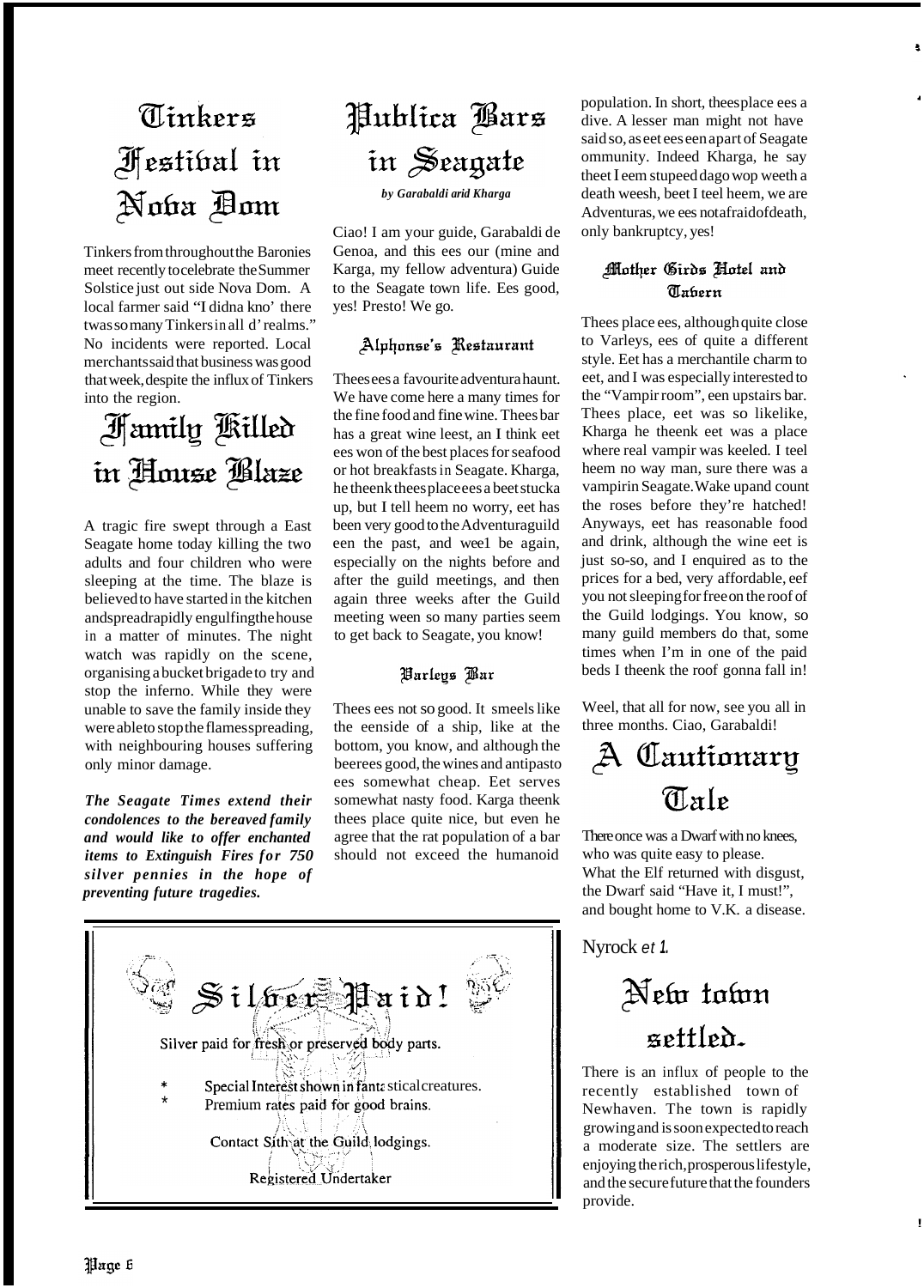# Gryphon Surprise

Total time 110mins

#### Ingredients

**1** leg of Gryphon 31b Bacon 31b Camembert 6ft Gryphon gut Potatoes, Carrots and Peas 3 Lemons Bread lgl Oil

#### Method

- **1** Start fire for cooking. Once hot, put the large pot with oil in, to heat up.
- 2 Cut open the meat, take out the bone.
- 3 Lay the meat open and place the bacon and cheese down the middle.
- **4** Fold the meat over then back over the other way.
- *5* Stitch up with the gryphon gut until everything is secure inside.
- 6 Deep fry in large pot for approx. 62mins and 14secs.

Serve with fire baked potatoes, lemon carrots and peas.

Make sure you have lots of bread for mopping up left overs.

#### Serbes

Humans 6-8 Giants **<sup>1</sup>** Hobbits **4** (table for **4)**  Orcs 1 (the strongest)



The earthquake on the 28 June has disrupted all rune portals in Seagate and the duchies. It is reported that all portals within 500 miles of Seagate have been affected.

## Bear **Hather** Laturence...

(advice for the lovelorn and mentally bewildered)

Dear Father Lawrence,

I have secretely wed the most dishy guy I've eversqueezed in my sheltered life, but Daddy won't like him one little bit, just coz he killed my cousin an all, even though everbody said Tybbie was a ne'er-do-well who'd come to a sticky end, like he did anyway, and coz he wants me to marry an ugly old merchant who must be thirty at least, but nursy says I should marry for love, or if I have to, and I'm almost 14, so whats a girl to do? love & kisses J.C.

P.S. If he says its over between him and my cousin Rosie, should I believe him?

*My child, I suggest that you pretend to be dead. That solves most problems, and what it doesn't solve is put into a proper perspective. However it does sound as if the young merchant would be more suitable. In that case, have you considered the advantages of a secret annulment? Alternatively, have you thought of introducing your first husband to your fiance. I am sure that course would also resolve the situatation, given his track record with your relatives.* 

Dear Father Lawrence,

My innocent actions have been misinterpreted by an attractive but flashy female-friend. This friend, just an aquatance really, isn't known for her subtlety and i'm afaid she might be passionately jealous. Furthermore, my wife may not understand. I remain your Reverence's most obediant servant, Lord X.

*My son, I suggest that you should pretend to be dead. This will allow you to test everbodys true feelings. If the floozy is shown to be genuinly obsessive, hide all sharp objects* & *furry animals. Go forth and sin no more.* 

Dear Father Lawrence,

I am constantly being pursued by vampires, also a creep who wants to have my baby.

*Dear I suggest that you pretend to be undead. Unless your creepy admirer is a reknown vampire slayer. Have you considered why you always* . *attract the wrong types. Perhaps you should try to be a nicer person.*  Replies in Brief.

*1. Dear URAAGH, I suggest that you pretend to be dead. Take a bath. 2. Dear Lord 0* , *accept the situation: you are old and your wife is young and beautiful. Also, most mixed marriages are seldom successful. Try to spend less time on campaign. Do NOT do anything rash without firm evidence: missing love tokens, the testimony of someone trustworthy, etc.*